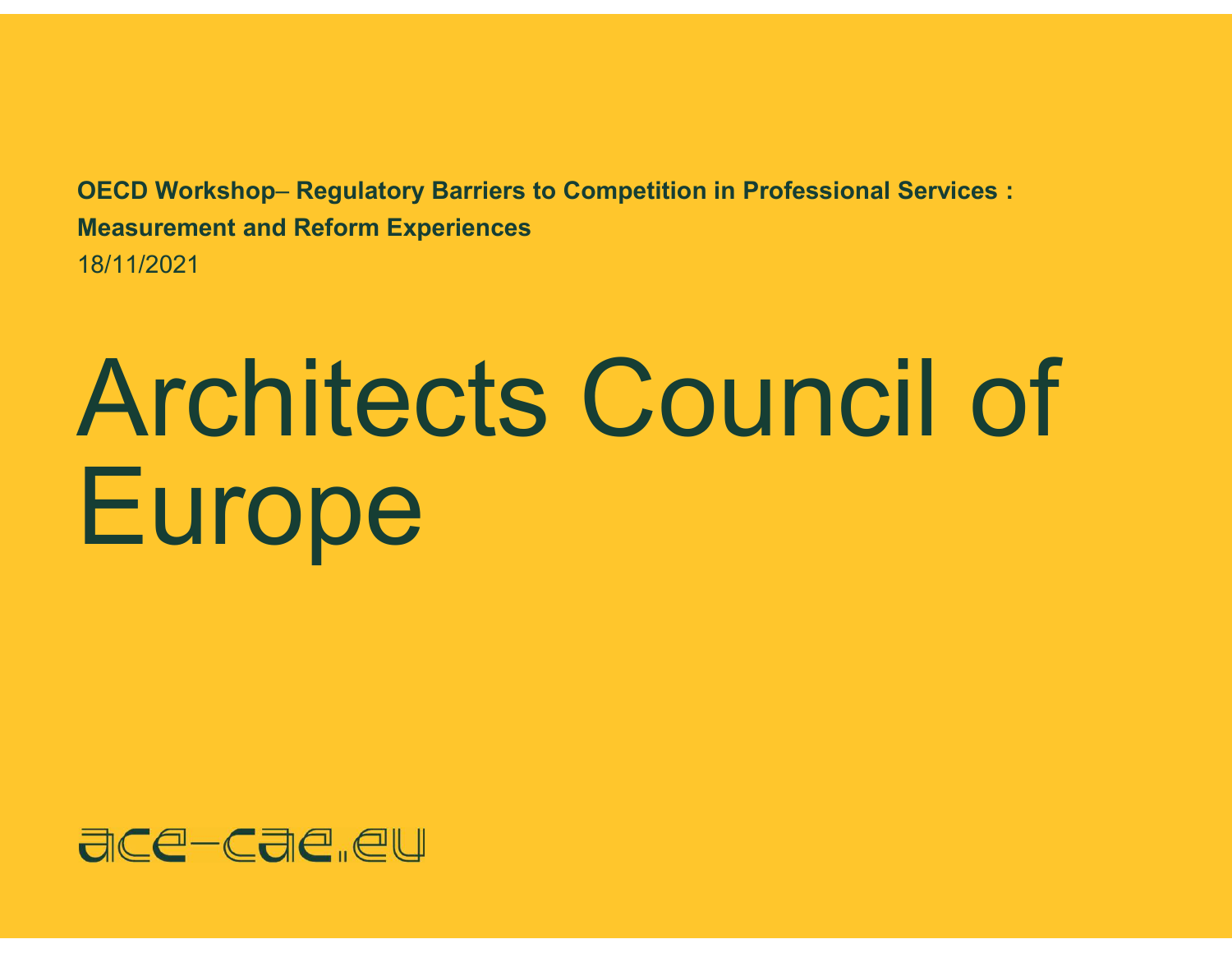### Kathryn Meghen

CEO, Royal Institute of the Architects of Ireland

Chair, ACE Regulatory Questions and Issues Taskforce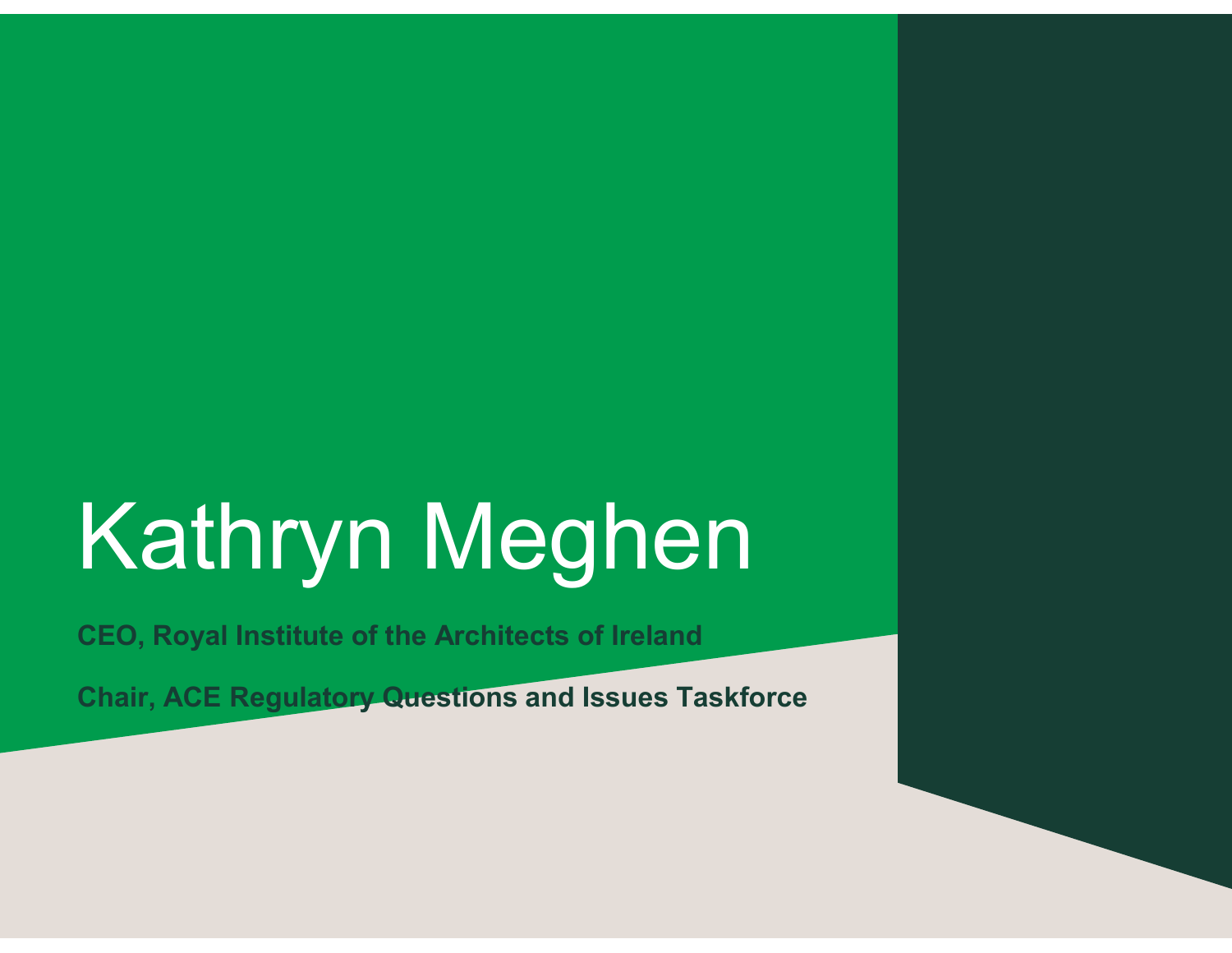## Study by the European Centre for Liberal Professions , University of Cologne <sup>OECD WORKSON</sup><br>1. **Carl Mark Professions , University of Cologne<br>1. EU Architectural Practices are too small due to insufficient competition<br>2. Profit Margins are too high** <sup>OECD Workshop</sup><br> **2. Professions** , **University of**<br>
Four Findings to be Challenged<br>
1. EU Architectural Practices are too small due to<br>
2. Profit Margins are too high<br>
3. Productivity in the sector is low **Study by the European Centre for<br>Professions, University of Cologn**<br>Four Findings to be Challenged<br>1. EU Architectural Practices are too small due to insufficient com<br>2. Profit Margins are too high<br>3. Productivity in the **Study by the European Centre for Liberal<br>
Professions , University of Cologne**<br>
Four Findings to be Challenged<br>
1. EU Architectural Practices are too small due to insufficient competition<br>
2. Profit Margins are too high<br>

Four Findings to be Challenged

- 
- 
- 
-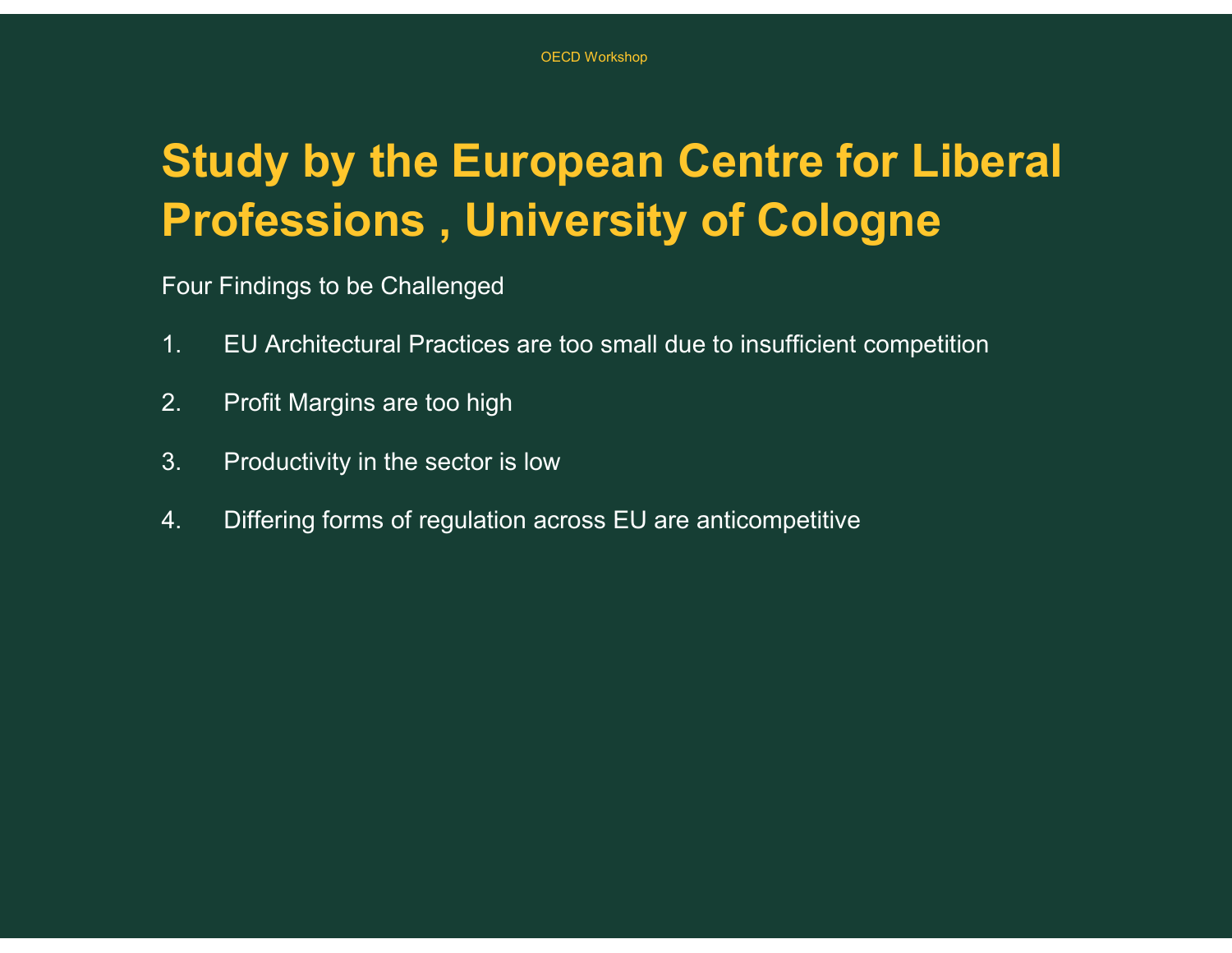# The Architecture Profession in Europe OECD Workshop<br> **2010 – 502,000**<br>
Number of Architects<br>
2010 – 502,000<br>
2020 - 560,000<br>
Median Salary OECD Workshop<br> **2020 - 502,000**<br>
Number of Architects<br>
2010 – 502,000<br>
2020 - 560,000<br>
Median Salary The Architecture Professio<br>
Number of Architects<br>2010 – 502,000<br>2020 - 560,000<br>Median Salary<br>2010 - €30,000<br>2020 - €35,000<br>Practice Size The Architecture Professio<br>
Number of Architects<br>2010 – 502,000<br>2020 - 560,000<br>Median Salary<br>2010 - €30,000<br>2020 - €35,000<br>Practice Size

Number of Architects

Median Salary

Practice Size

Small practices (less than 10 architects) Number of Architects<br>2010 - 502,000<br>2020 - 560,000<br>Median Salary<br>2010 - €30,000<br>2020 - €35,000<br>Practice Size<br>Small practices (less than 10 architects)<br>2010 - 130,000<br>2020 - 108,000<br>Medium - Large Practices (more than 11 a 2010 - 502,000<br>2020 - 560,000<br>Median Salary<br>2010 - €30,000<br>2020 - €35,000<br>Practice Size<br>Small practices (less than 10 architects)<br>2010 - 130,000<br>Medium - Large Practices (more than 11 architects)<br>2010 - 2,335

2020 - 560,000<br>Median Salary<br>2010 - €30,000<br>2020 - €35,000<br>Practice Size<br>Small practices (less than 10 architects)<br>2010 - 130,000<br>Medium - Large Practices (more than 11 architects)<br>2010 - 2,335<br>2020 - 3,184 Median Salary<br>
2010 - €30,000<br>
2020 - €35,000<br>
Practice Size<br>
Small practices (less than 10 architects)<br>
2010 - 130,000<br>
Medium - Large Practices (more than 11 architects)<br>
2010 - 2,335<br>
2020 - 3,184 Median Salary<br>2010 - €30,000<br>2020 - €35,000<br>Practice Size<br>Small practices (less than 10 architects)<br>2010 - 130,000<br>Medium - Large Practices (more than 11 architects)<br>2010 - 2,335<br>2020 - 3,184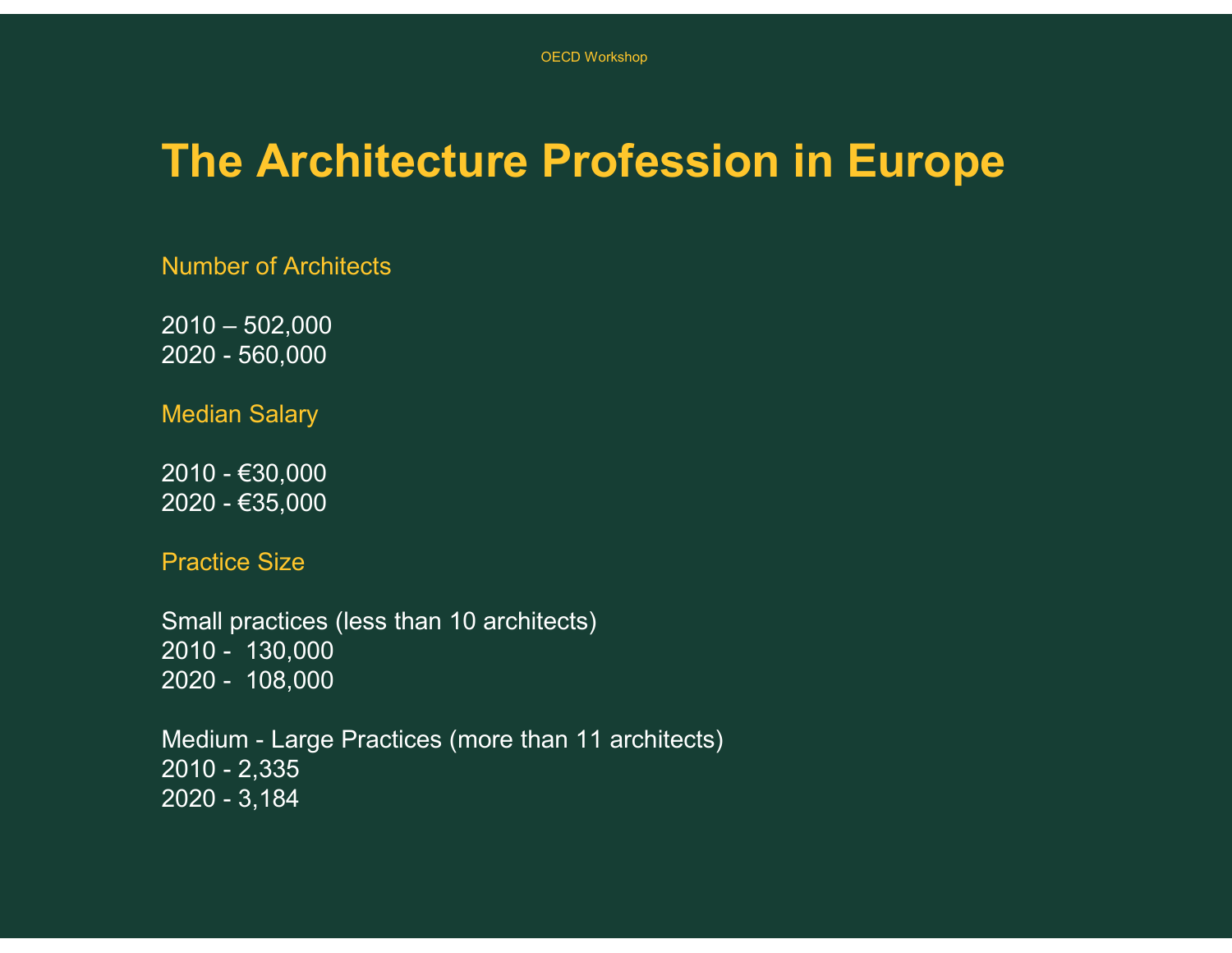#### What Architects Do

- $\triangleright$  Architects provide bespoke services to public and private clients
- $\triangleright$  Architects design and contract manage the delivery of building projects
- $\triangleright$  Projects range from house extensions to hospitals and datacentres
- $\triangleright$  They are responsible for the building quality, construction safety, consumer and environmental protection
- $\triangleright$  They are responsible to their clients, end users and wider society
- $\triangleright$  The legislative, liability and building regulations provide an eco-system within which architects must operate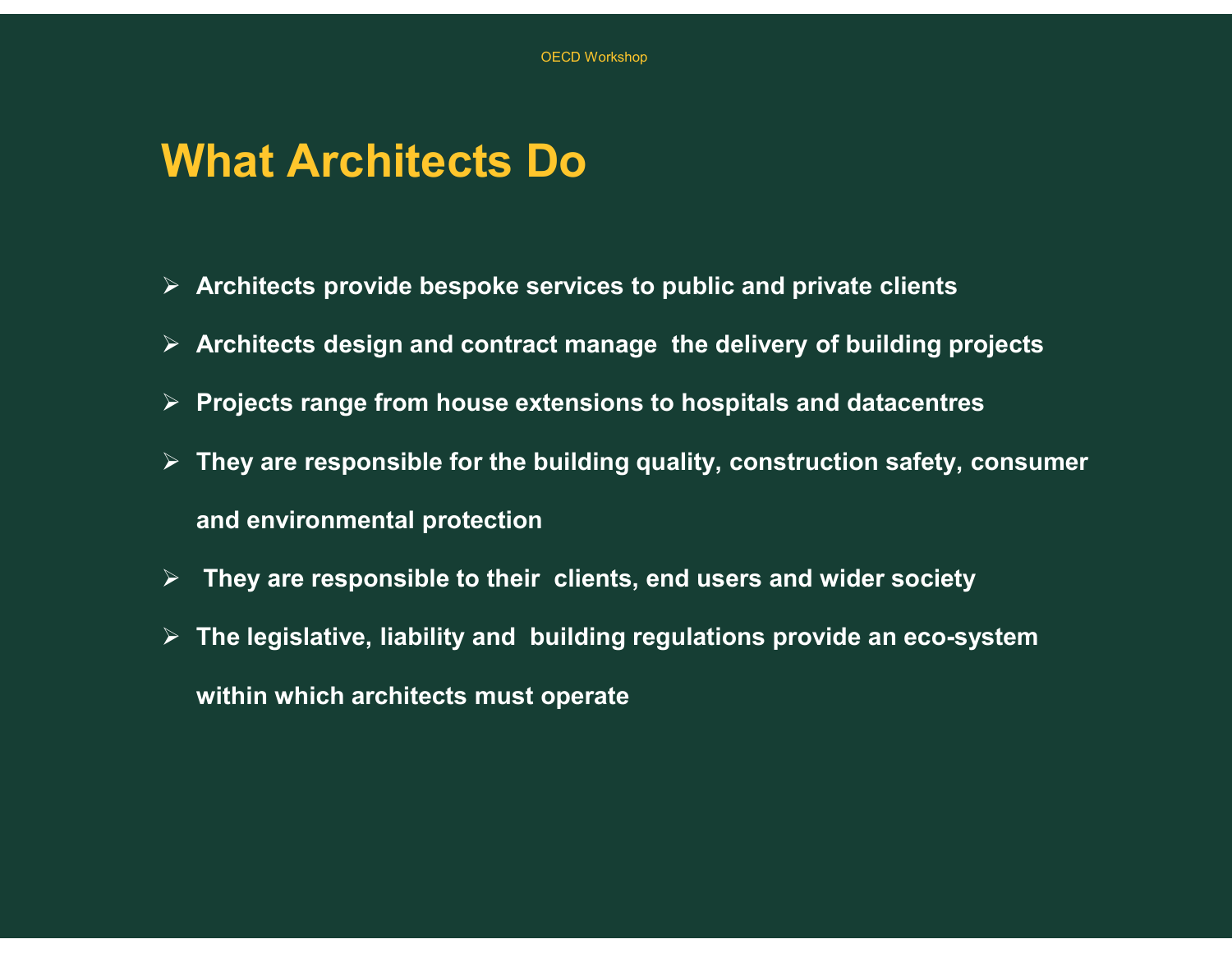#### EU Regulation of Architects

- $\triangleright$  Professional Qualifications Directive provides automatic mutual recognition OECD Workshop<br>**U Regulation of Architects**<br>Professional Qualifications Directive provides at<br>of diplomas and other qualifications<br>It facilitates the freedom of establishment and th
- $\triangleright$  It facilitates the freedom of establishment and the provision of services

More than 90% of cross-border registration requests are satisfied for architects (as compared with 62% for the engineers).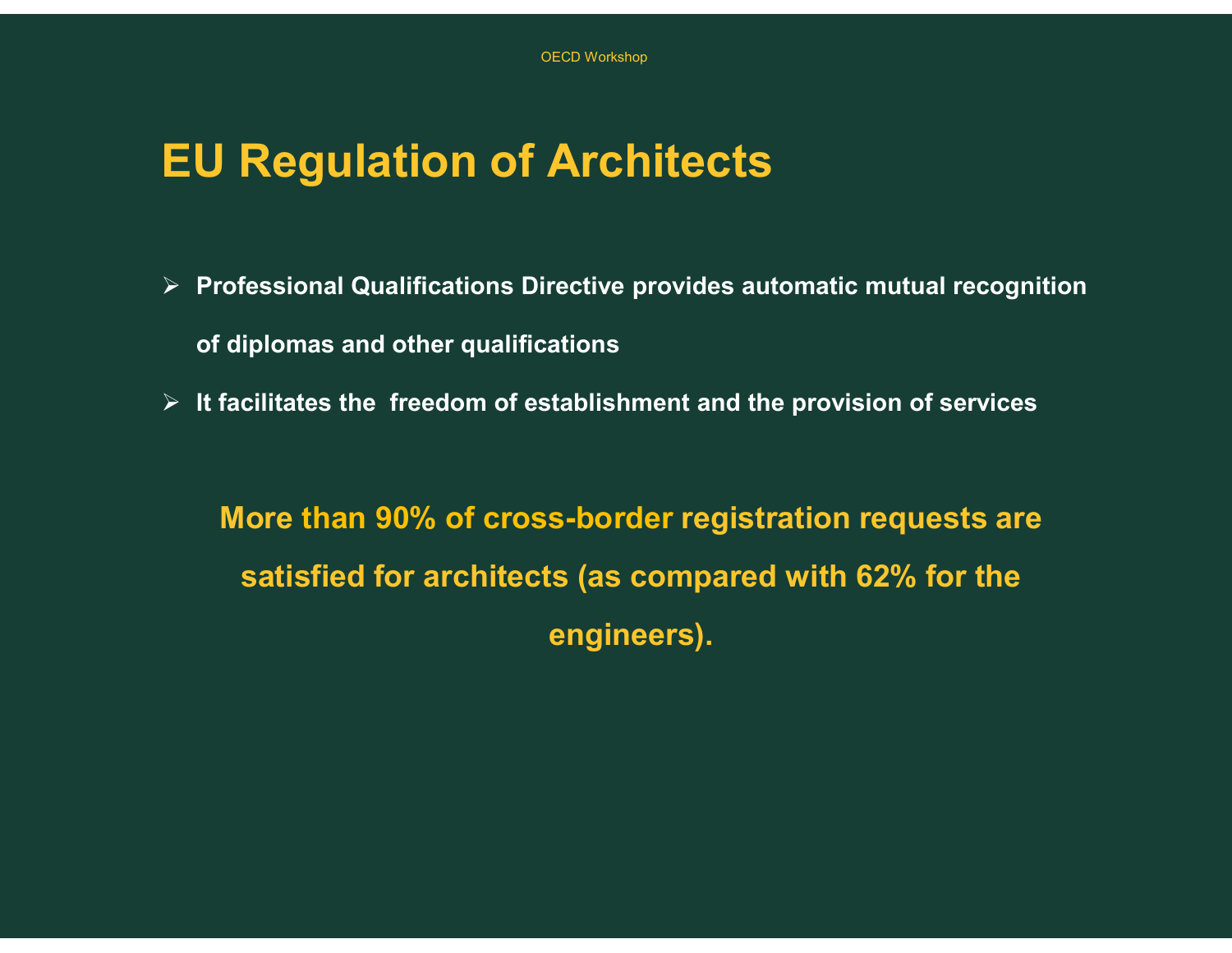# Thesis 1 : EU Architectural Practices are too small due to insufficient competition Thesis 1 : EU Architectural Practices are too small<br>due to insufficient competition<br>
> Practices compete with others offering similar services. Large don't compete with small.<br>
> 54% of projects are private homes, the serv

- $\triangleright$  Practices compete with others offering similar services. Large don't compete with small.
- $\geq$  54% of projects are private homes, the service is delivered at local level.
- practices have in-house skills

<table>\n<tbody>\n<tr>\n<th>Practices compete with others offering similar services. Large don't compete with small.</th>\n</tr>\n<tr>\n<th>▶</th>\n<th>Practices size is impacted by the percentage of the work that is provided by intermediaries – larger practices have in-house skills.</th>\n</tr>\n<tr>\n<th>DE REGIO 2015 Study 'Overcoming obstacles in border regions' – the reasons given by professionals for not seeking to work cross-border relate to issues other than registration or regulation of architectures such as: language, trust, different planning/building regulations, practical, relocation issues, family, fees, Insurance, etc.</th>\n</tr>\n</tbody>\n</table> for not seeking to work cross-border relate to issues other than registration or regulation of architects such as: language, trust, different planning/building regulations, practical, relocation issues, family, fees, Insurance, etc.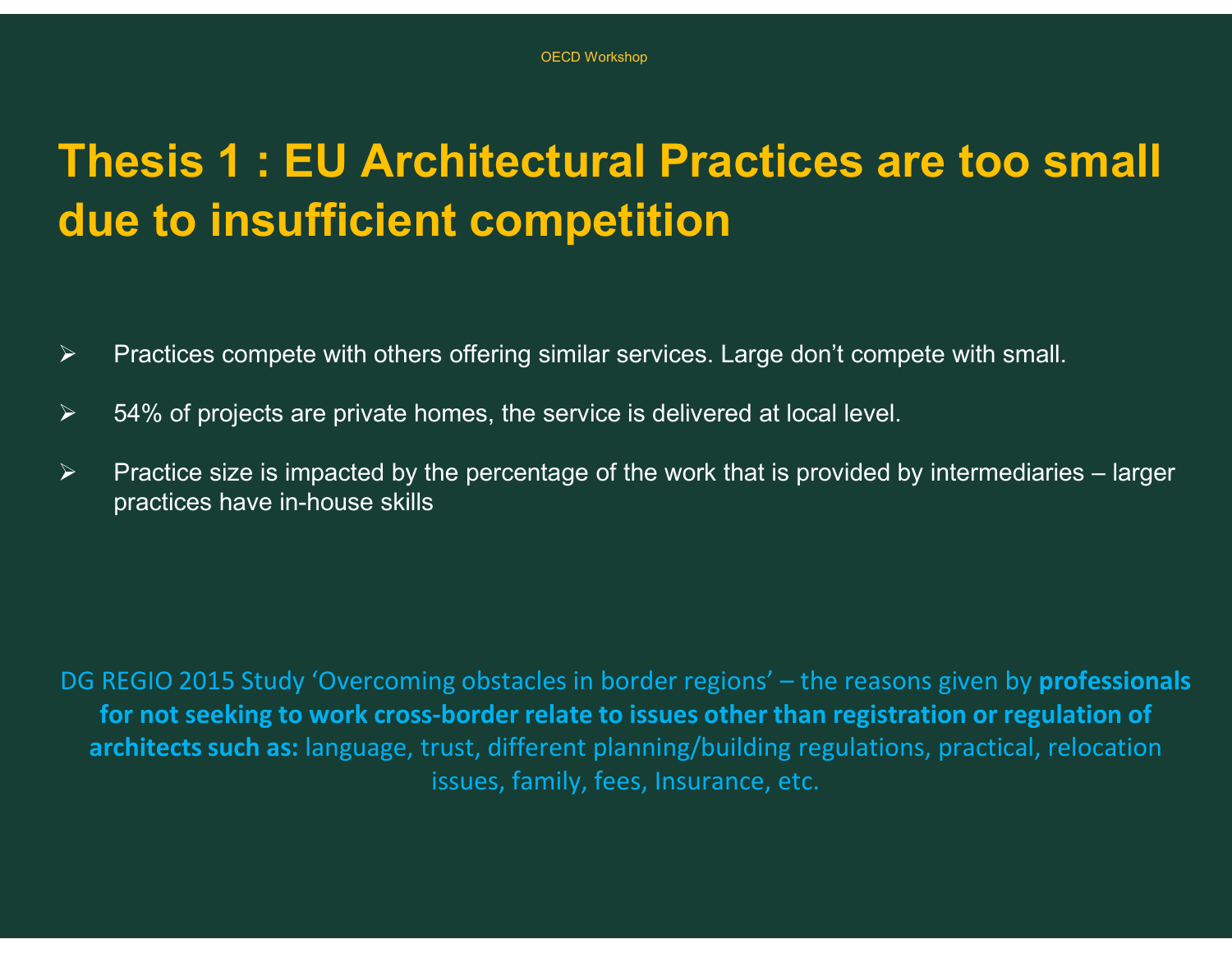#### Thesis 2: Profit Margins are too high

- $\triangleright$  Smaller architectural enterprises include the owner income/salary in the Gross Operating Rates (GOR)
- $\triangleright$  Countries with high GOR have higher levels of small practices
- $\triangleright$  GOR is not a reliable indicator of competition or profitability where the majority of enterprises are self-employed owners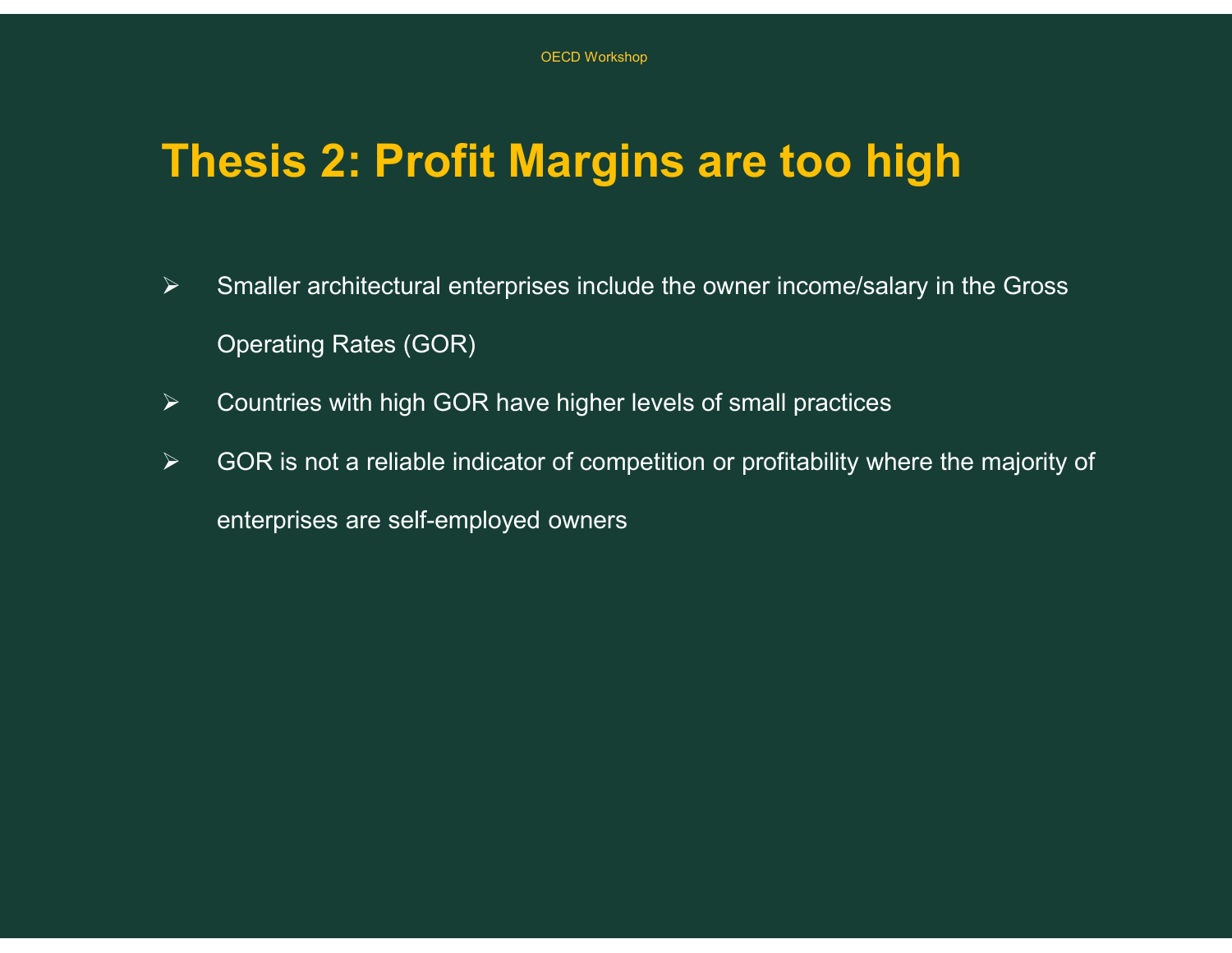#### Thesis 3: Productivity in the sector is low

- $\triangleright$  The Commission determines productivity through Value Added per employee. Architects are compared with manufacturing industries and primary sectors.
- $\triangleright$  Architecture is a bespoke service.
- The EU Commission Study 'Mutual Evaluation of Professions' DG Grow 2015 illustrates the

potential inaccuracies of blanket cross-sectoral comparisons.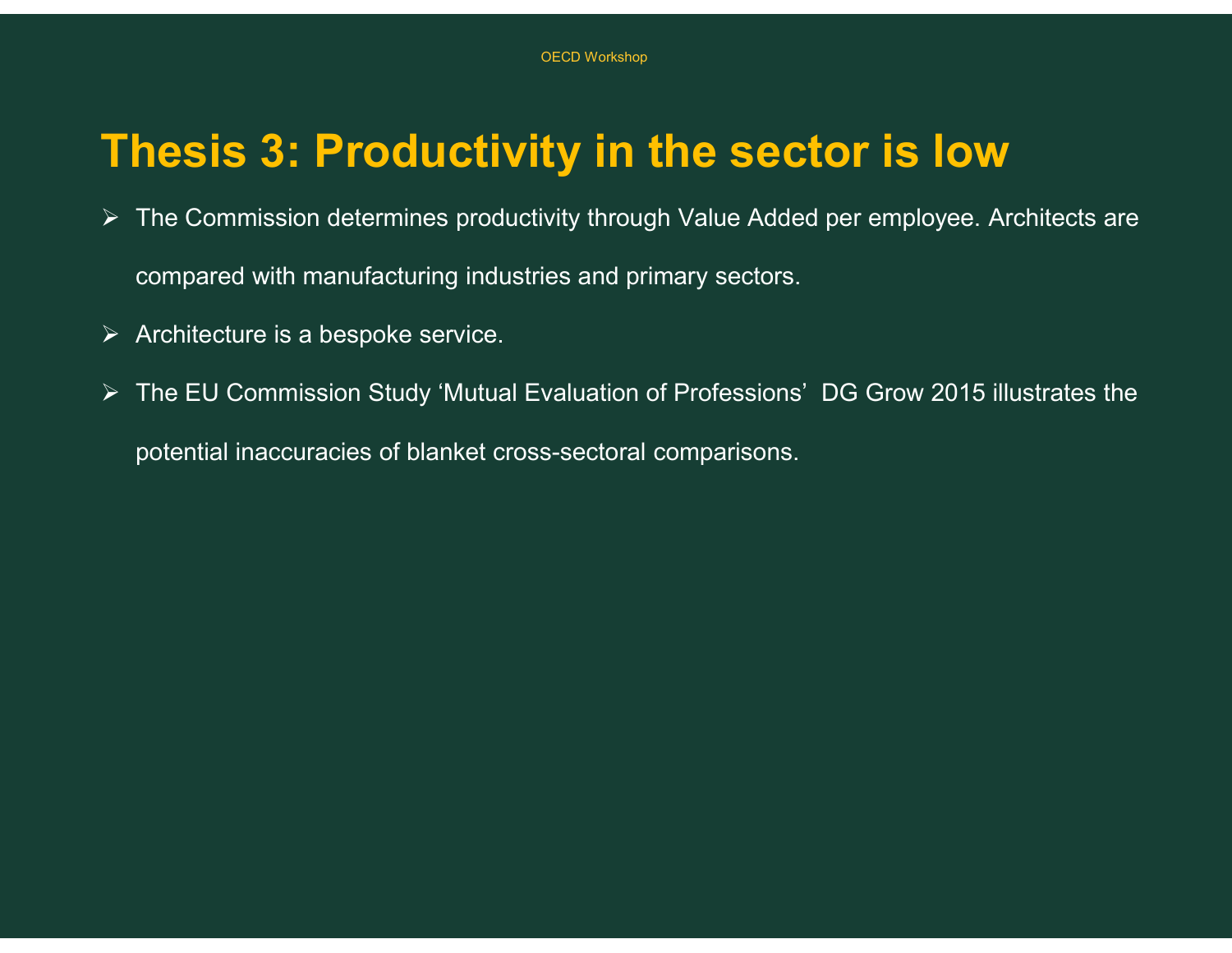# Thesis 4: Differing forms of regulation across EU are anticompetitive OECD Workshop<br> **EX-Ante - Anter anticompetitive**<br> **EX-Ante - Market entry regulations**<br>
EX-Ante - Market entry regulations<br>
EX-Post - Behavioural regulations<br>
ECD PMR measures the two types of regulation of archite OECD Workshop<br> **EX-POSE - BECAVE SET - BEFORE 2014**<br> **EX-Ante - Market entry regulations**<br>
EX-Post - Behavioural regulations<br>
ECD PMR measures the two types of regulation of archite<br>
DEX-Post - Behavioural regulations The Sis 4: Differing forms of regulation across<br>
EU are anticompetitive<br>
EV Architects are regulated in two ways in EU<br>
Ex-Post - Behavioural regulations<br>
FREPOST - Behavioural regulations<br>
FREPOST measures the two types o

 $\triangleright$  Architects are regulated in two ways in EU

- Post model ulated in two ways in EU<br>Market entry regulations<br>Behavioural regulations<br>measures the two types of regulation of architects differently - preferring<br>at Ex-Ante and Ex-Post regulation need to be viewed in context<br>Architect
- $\triangleright$  ACE suggests that Ex-Ante and Ex-Post regulation need to be viewed in context

Architects do not deliver services in a vacuum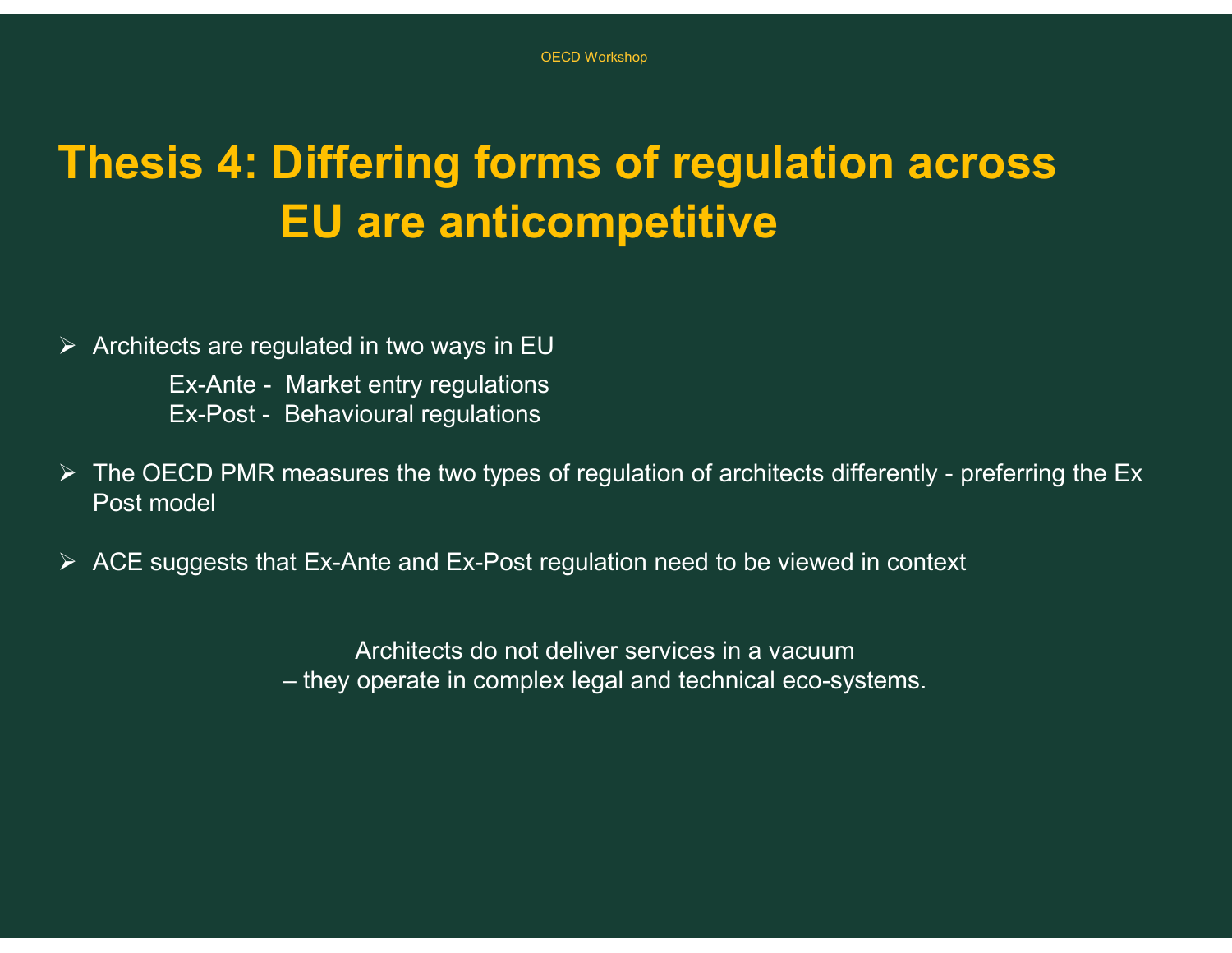# Thesis 4: Differing forms of regulation across EU are anticompetitive (contd) Soco Workshop<br>
Soco Workshop<br>
EU are anticompetitive (contd)<br>
Context<br>
Some Member States ensure the quality of service providers through the Chamber system - others<br>  $\triangleright$  One gives consumer a measure of legal certainty

#### **Context**

guarantee quality by stronger liability systems

- $\triangleright$  One gives consumer a measure of legal certainty by way of a precautionary or preventive model; the latter is a compensatory model
- OECD and EU COM view Ex-Ante regulation as a barrier to competition. However, Ex-Post regulations are not covered by OECD PMR
- $\triangleright$  Where responsibility for professional conduct is with a Chamber, the OECD and EU indicators give it a high score; where the same function is performed by a State agency it receives a low score or is not picked up by the indicator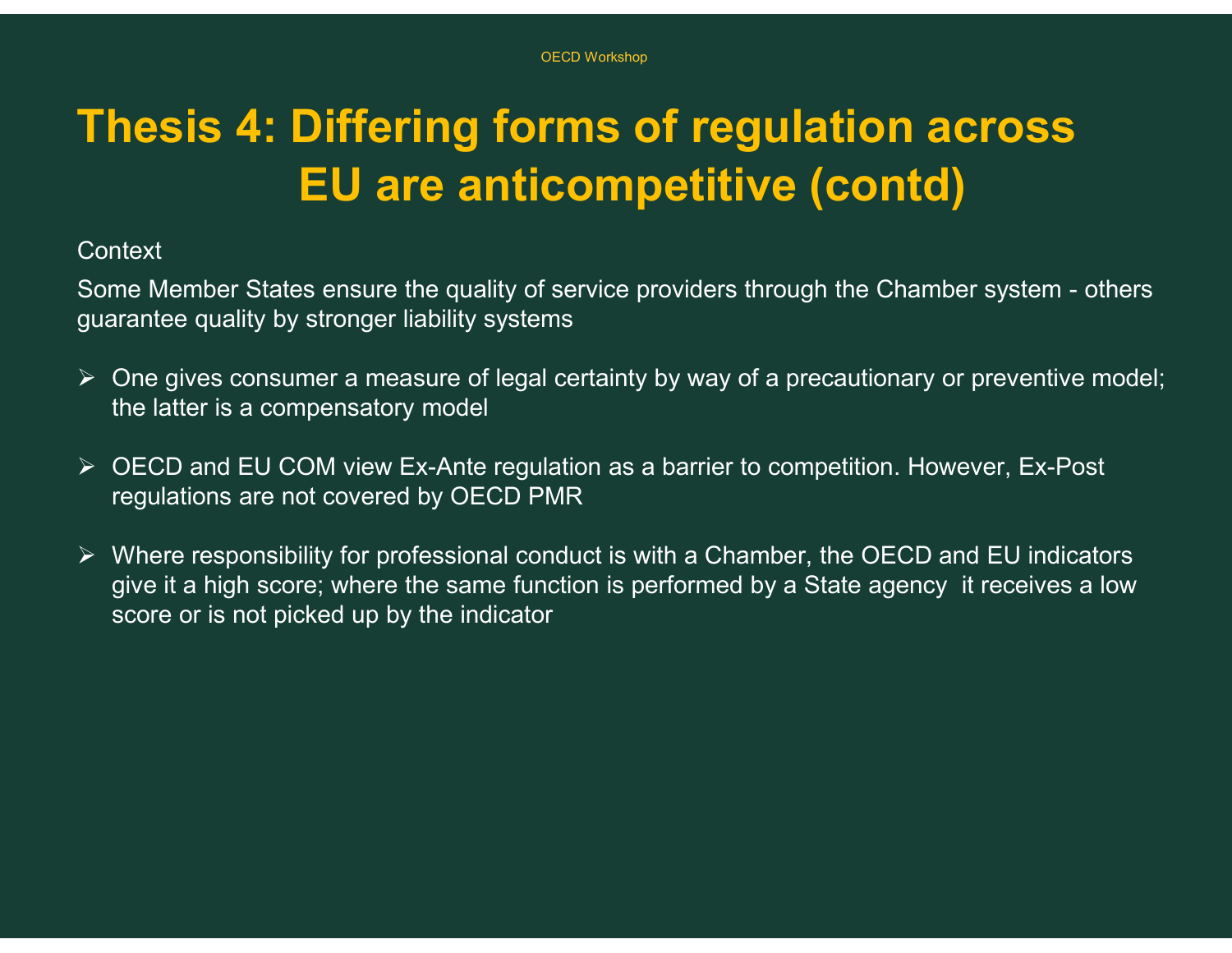#### New ACE Indices

ACE is working on the development of an Economic Improvement through Architectural Regulation Indicator (EIARI) CE Indices<br>- investment efforts of an Economic Improvement through Architectural Regulation<br>EIARI)<br>- investment effort of the business sector of architectural services (20%)<br>- investment effort of the business sector of ar ACE Indices<br>Fixing on the development of an Economic Improvement through Architecture<br>EIARI)<br>es two blocks of components:<br>conomic impact components e.g.<br>investment effort of the business sector of architectural services (2 **ACE Indices**<br>
Fixing on the development of an Economic Improvement through Architectura<br>
EIARI)<br>
Se two blocks of components e.g.<br>
- investment effort of the business sector of architectural services (20%)<br>
- expenditure AULTIMUCES<br>Final of the development of an Economic Improvement through<br>EIARI)<br>es two blocks of components:<br>conomic impact components e.g.<br>investment effort of the business sector of architectural services<br>expenditure on ma rking on the development of an Economic Improvement through Architectural Regulation<br>EIARI)<br>se two blocks of components:<br>conomic impact components e.g.<br>- investment effort of the business sector of architectural services ( rking on the development of an Economic Improveme<br>EIARI)<br>es two blocks of components:<br>conomic impact components e.g.<br>- investment effort of the business sector of architect<br>- expenditure on maintenance and repair of dwelli EIARI)<br>
es two blocks of components:<br>
conomic impact components e.g.<br>
- investment effort of the business sector of architectural services (20%)<br>
- expenditure on maintenance and repair of dwellings (10%)<br>
- volume, in rel

It comprises two blocks of components:

1. Socio-economic impact components e.g.

- 
- 
- 
- 2. Environmental & health impact components e.g.
	-
	-
	-
- es two blocks of components:<br>
conomic impact components e.g.<br>
 investment effort of the business sector of architect<br>
 expenditure on maintenance and repair of dwellings<br>
 volume, in relative terms of housing over 50 ye
	-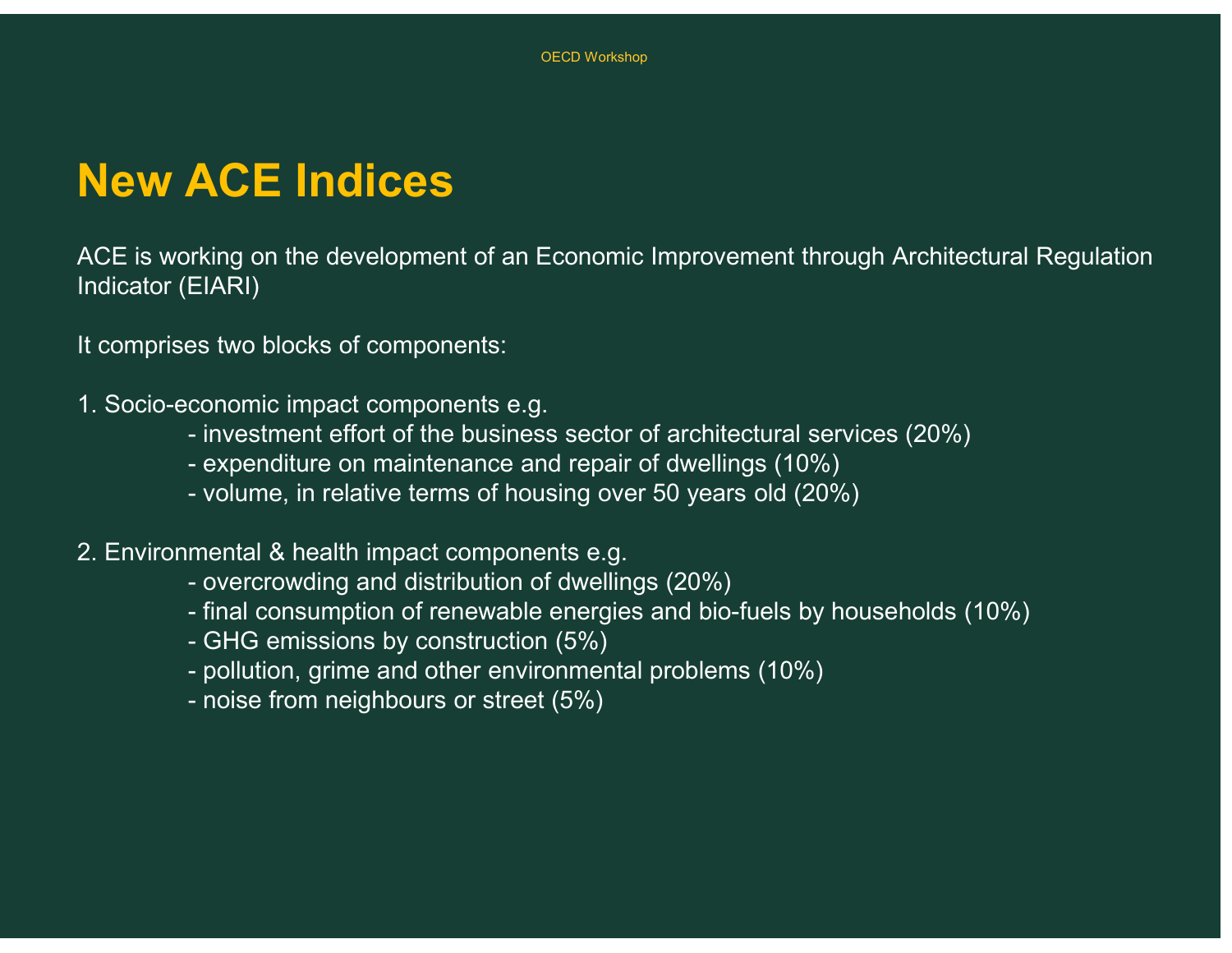#### **Conclusions**

- $\triangleright$  The study of regulation must be nuanced
- $\triangleright$  Blanket interpretations can be misleading
- CONC USIONS<br>
→ The study of regulation must be nuanced<br>
→ Blanket interpretations can be misleading<br>
→ ACE is neither pro or anti Ex-Post or Ex-Ante regulatory systems each has its merits, but must<br>
be viewed in context be viewed in context.
- $\triangleright$  The OECD preferred model of the Nordic countries, which regulate on an Ex-Post basis have the highest earnings per architect
- $\triangleright$  If the state regulates a profession it receives a low score, if the chamber regulates it receives a high score.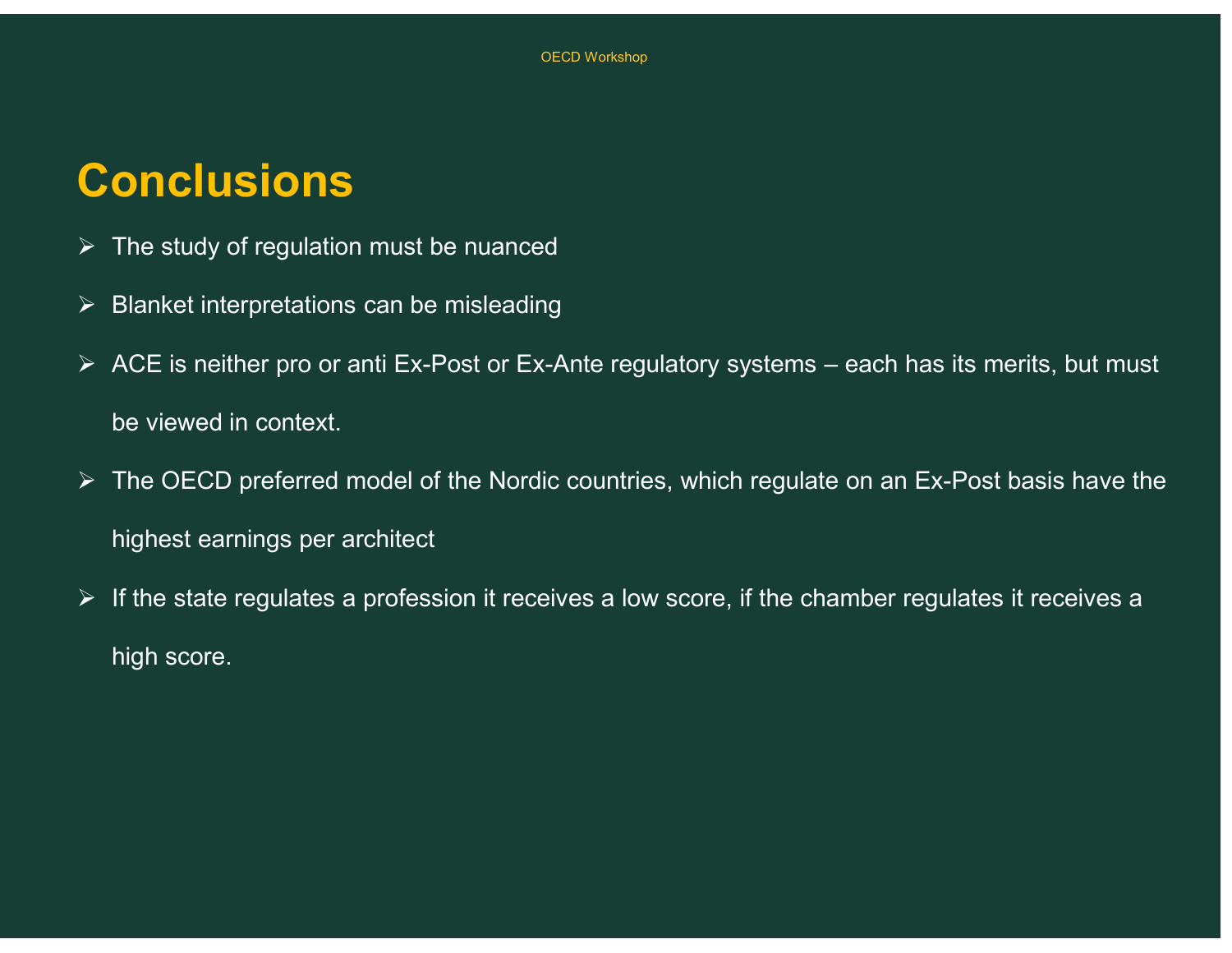# ACE works to support better regulation ks to support better regulation<br>providers move to where their skills are most required<br>ration, competition and new market entrants<br>Ultimately whether is Ex-Ante or Ex-Post<br>- it must focus on quality and protect the end use

Regulation that

- $\triangleright$  allows service providers move to where their skills are most required
- $\triangleright$  promotes innovation, competition and new market entrants

Ultimately whether is Ex-Ante or Ex-Post